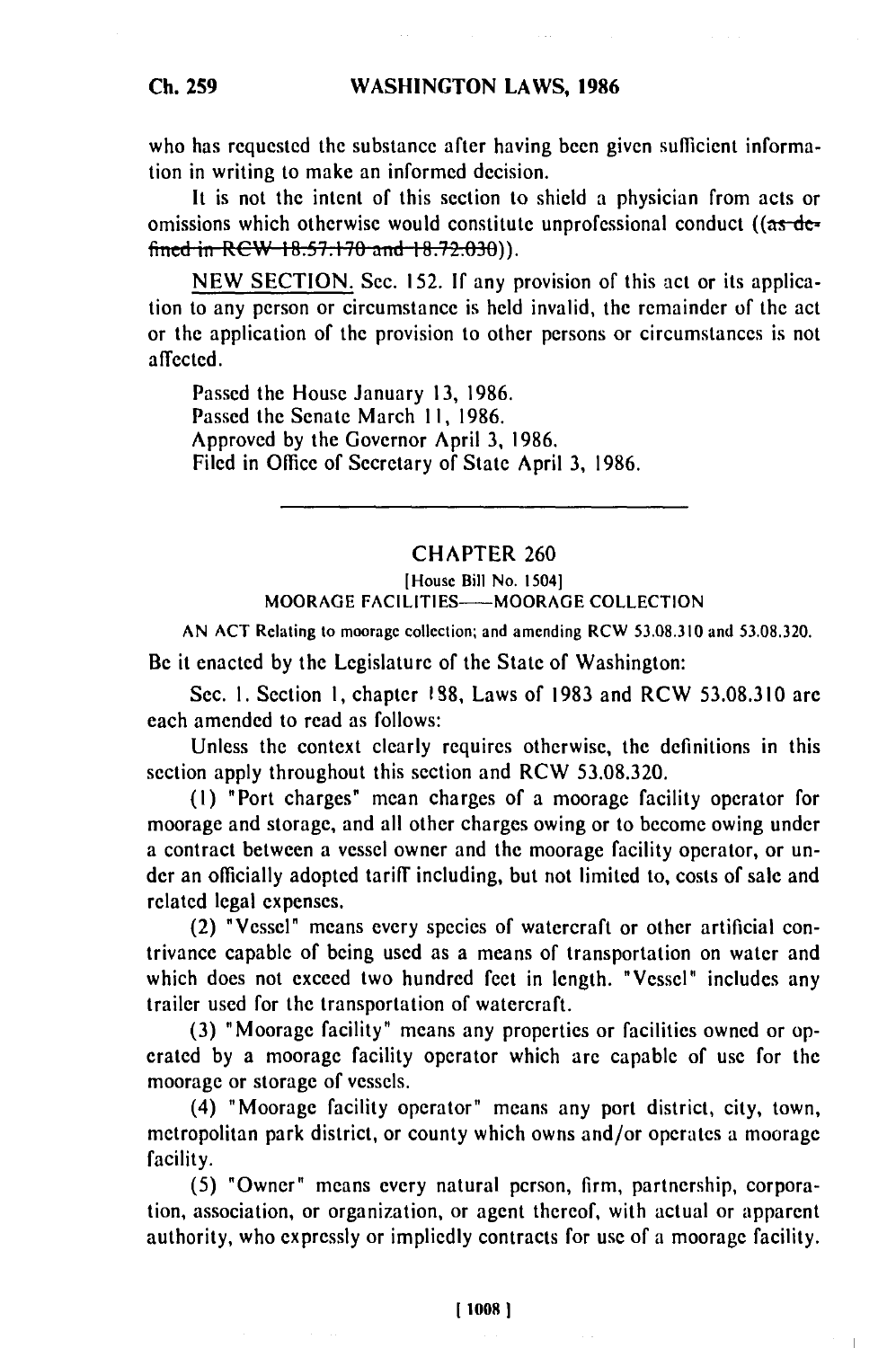(6) "Transient vessel" means a vessel using a moorage facility and which belongs to an owner who does not have a moorage agreement with the moorage facility operator. Transient vessels include, but are not limited to: Vessels seeking a harbor of refuge, day use, or overnight use of a moorage facility on a space-as-available basis.

Sec. 2. Section 2, chapter 188, Laws of 1983 as amended by section 124, chapter 7, Laws of 1985 and RCW 53.08.320 are each amended to read as follows:

A moorage facility operator may adopt all regulations necessary for rental and use of moorage facilities and for the expeditious collection of port charges. The regulations may also establish procedures for the enforcement of these regulations by port district, city, county, metropolitan park district or town personnel. The regulations shall include the following:

(I) Procedures authorizing moorage facility personnel to take reasonable measures, including the use of chains, ropes, and locks, or removal from the water, to secure vessels within the moorage facility so that the vessels are in the possession and control of the moorage facility operator and cannot be removed from the moorage facility. These procedures may be used if an owner mooring or storing a vessel at the moorage facility fails, ((for more than sixty days)) after being notified that charges are owing and of the owner's right to commence legal proceedings to contest that such charges are owing, to pay the port charges owed or to commence legal proceedings. Notification shall be by registered mail to the owner at his last known address.  $((ff))$  In the case of a transient vessel, or where no address was furnished by the owner, the ((port district, city, county, metropolitan park district, or town)) moorage facility operator need not give such notice prior to securing the vessel. At the time of securing the vessel, an authorized moorage facility employee shall attach to the vessel  $((two))$  a readily visible ((notification stickers)) notice. The ((stickers)) notice shall be of a reasonable size and shall contain the following information:

(a) The date and time the ((stickers were)) notice was attached;

**(b)** ((The identity of the authorized employee;

 $\left(\frac{1}{2}\right)$ ) A statement that if the account is not paid in full within ((one hundred eighty)) ninety days from the time the ((stickers are)) notice is attached, the vessel may be sold at public auction to satisfy the port charges; and

 $((\{d\}))$  (c) The address and telephone number where additional information may be obtained concerning release of the vessel.

((**If**-the)) After a vessel is ((the subject of a delinquent moorage ac**count, and sixty days have expired since notification pursuant to subsection** (1) of this section, the moorage facility operator shall review its records to ascertain the identity of the owner.)) secured, the operator shall make a reasonable effort to ((contact)) notify the owner by registered mail in order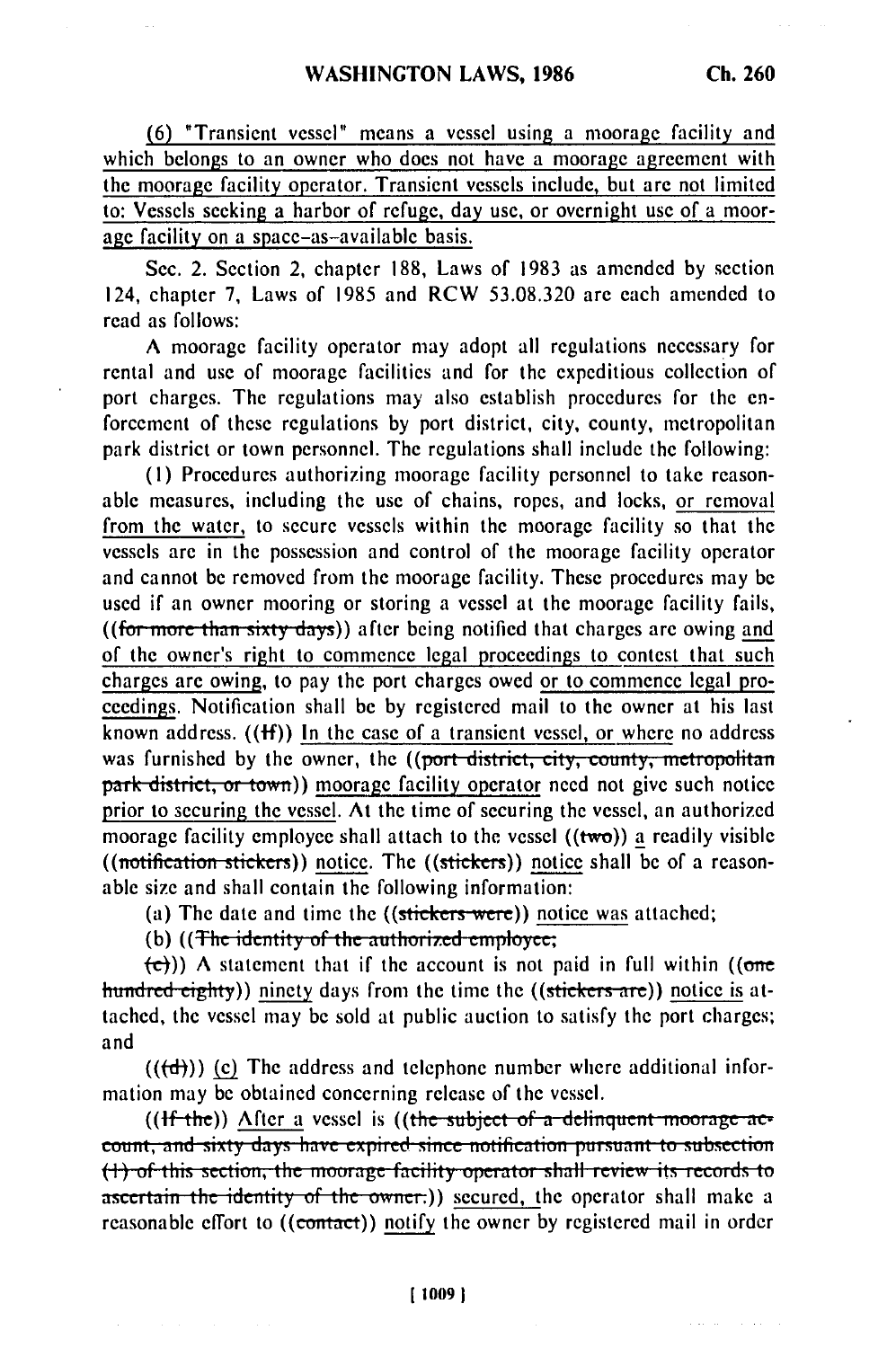## **WASHINGTON LAWS, 1986**

to give the owner the information  $((\sigma \pi))$  contained in the  $((\sigma \sigma \sigma))$ stickers)) notice.

(2) Procedures authorizing moorage facility personnel at their discretion to move moored vessels ashore for storage within properties under the operator's control or for storage with private persons under their control as bailees of the moorage facility, if the vessel is, in the opinion of port personnel $((,))$  a nuisance, if the vessel is in danger of sinking  $((or of  $3$ ustain$ ing)) or creating other damage, or is owing port charges. ((Reasonable)) Costs of any such procedure shall be paid by the vessel's owner.

(3) If a vessel is secured under subsection (I) of this section or moved ashore under subsection (2) of this section, the owner who is obligated to the moorage facility operator for port charges may regain possession of the vessel by:

(a) Making arrangements satisfactory with the moorage facility operator for the immediate removal of the vessel from the moorage facility or for authorized moorage; and

(b) Making payment to the moorage facility operator of all port charges, or by posting with the moorage facility operator a sufficient cash bond or other acceptable security ((acceptable to such operator)), to be held in trust by the moorage facility operator pending written agreement of the parties with respect to payment by the vessel owner of the amount owing, or pending resolution of the matter of the  $((port))$  charges in a civil action in a court of competent jurisdiction. After entry of judgment, including any appeals, in a court of competent jurisdiction, or after the parties reach agreement with respect to payment, the trust shall terminate and the moorage facility operator shall receive so much of the bond or other security as is agreed, or as is necessary to satisfy any judgment, costs, and interest as may be awarded to the moorage facility operator. The balance shall be refunded immediately to the owner at his last known address.

(4) ((If a vessel moored or stored at a moorage facility is abandoned; **the port district, city, county, metropolitan park district, or town, may, by** *I* resolution of its legislative authority, authorize the public sale of the vessel by authorized personnel to the highest and best bidder for cash as follows:

 $(a)$ )) If a vessel has been secured by the moorage facility operator under subsection (I) of this section and is not released to the owner under the bonding provisions of this section within ((one hundred eighty)) ninety days after notifying or attempting to notify the owner under subsection (I) of this section, ((or in all other cases, for one hundred eighty days after the operator secures the vessel;)) the vessel shall be conclusively presumed to have been abandoned by the owner $((\cdot))$ .

 $((\forall$ )) (5) If a vessel moored or stored at a moorage facility is abandoned, the moorage facility operator may, by resolution of its legislative authority, authorize the public sale of the vessel by authorized personnel to the highest and best bidder for cash as follows: